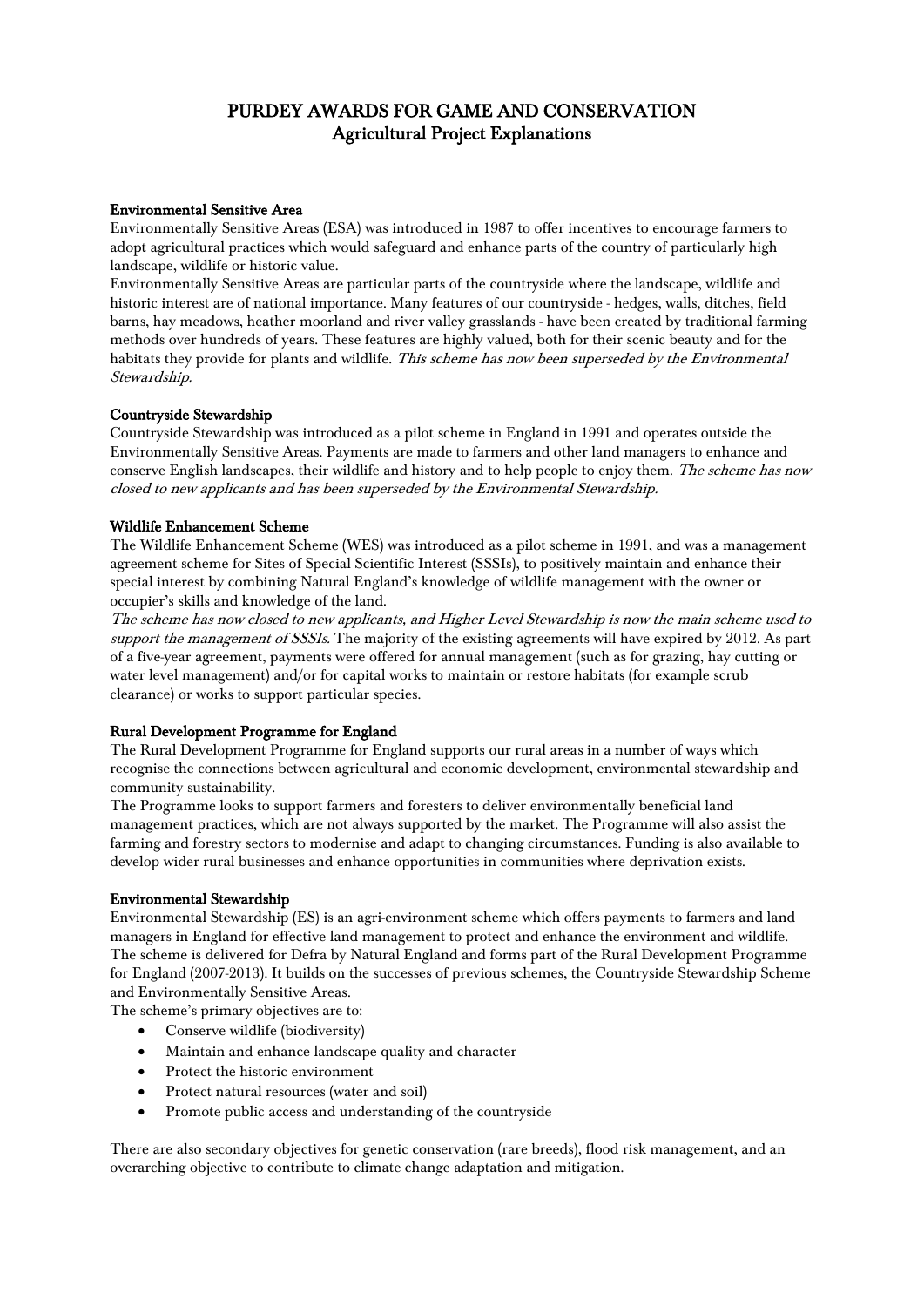### • Entry Level Stewardship

With nearly 60% of England's agricultural land now in Entry Level Stewardship, this is the basic underlying scheme open to all farmers and land managers in England. ELS agreements are for five years.

The scheme provides you with a straight forward approach to delivering simple and effective environmental management across your whole farm, that complements your existing farming operation, and allows you to create your own practical environmental management programme.

### • Organic Entry Level Stewardship

Organic Entry Level Stewardship (OELS) is open to all farmers, including those in the uplands, who manage all or part of their land organically, to deliver simple yet effective environmental management. OELS agreements are for 5 years.

## • Uplands Entry Level Stewardship

Launched in February 2010, supporting hill farmers with payments for environmental management. Uplands ELS follows on from the Hill Farm Allowance which had its final payments to farmers in 2010.

## • Higher Level Stewardship

HLS aims to deliver significant environmental benefits in priority areas. It involves more complex environmental management requiring support and advice from our local advisers, to develop a comprehensive agreement that achieves a wide range of environmental benefits over a longer period of time. HLS agreements last for ten years.

HLS is targeting 110 areas across England. These target areas are where Natural England are seeking the most environmental benefits from HLS agreements for wildlife, landscape, the historic environment and resource protection. Outside these areas, we will consider all other applications depending upon the current national priorities and features present on the particular holding.

## **SCOTLAND**

### Rural Stewardship Scheme

The Rural Stewardship Scheme (RSS) is an Agri-environment Scheme designed to encourage farmers, crofters and Common Grazings Committees to adopt environmentally friendly practices and to maintain and enhance particular habitats and landscape features.

An eligible business must occupy and have control over agricultural land. Farmers, crofters or grazing clerks in this category are eligible to apply. A landlord can apply only for land that is in hand or let out on a seasonal basis. The participant will be responsible for ensuring all Scheme requirements are met for at least 5 years. If any land included in your agreement is leased out on a seasonal basis, you will be responsible for ensuring that the Scheme requirements are met on that land.

### Countryside Premium

The Countryside Premium Scheme (CPS) closed to new applications after the year 2000 applications round and was replaced by the [Rural Stewardship Scheme](http://www.scotland.gov.uk/Topics/farmingrural/Agriculture/grants/Envschemes/RSS) (RSS).

Both schemes are now closed to new applications, however similar environmental options that were available under CPS and RSS are now available under the Scotland Rural Development Programme (SRDP). The Countryside Premium Scheme provided assistance to farmers, crofters and common grazings committees who had undertaken to adopt environmentally friendly practices and agreed to maintain and enhance particular habitats and landscape features. In addition, they agreed to manage the relevant areas of land and carry out the relevant capital works in line with the rules and conditions of the Scheme.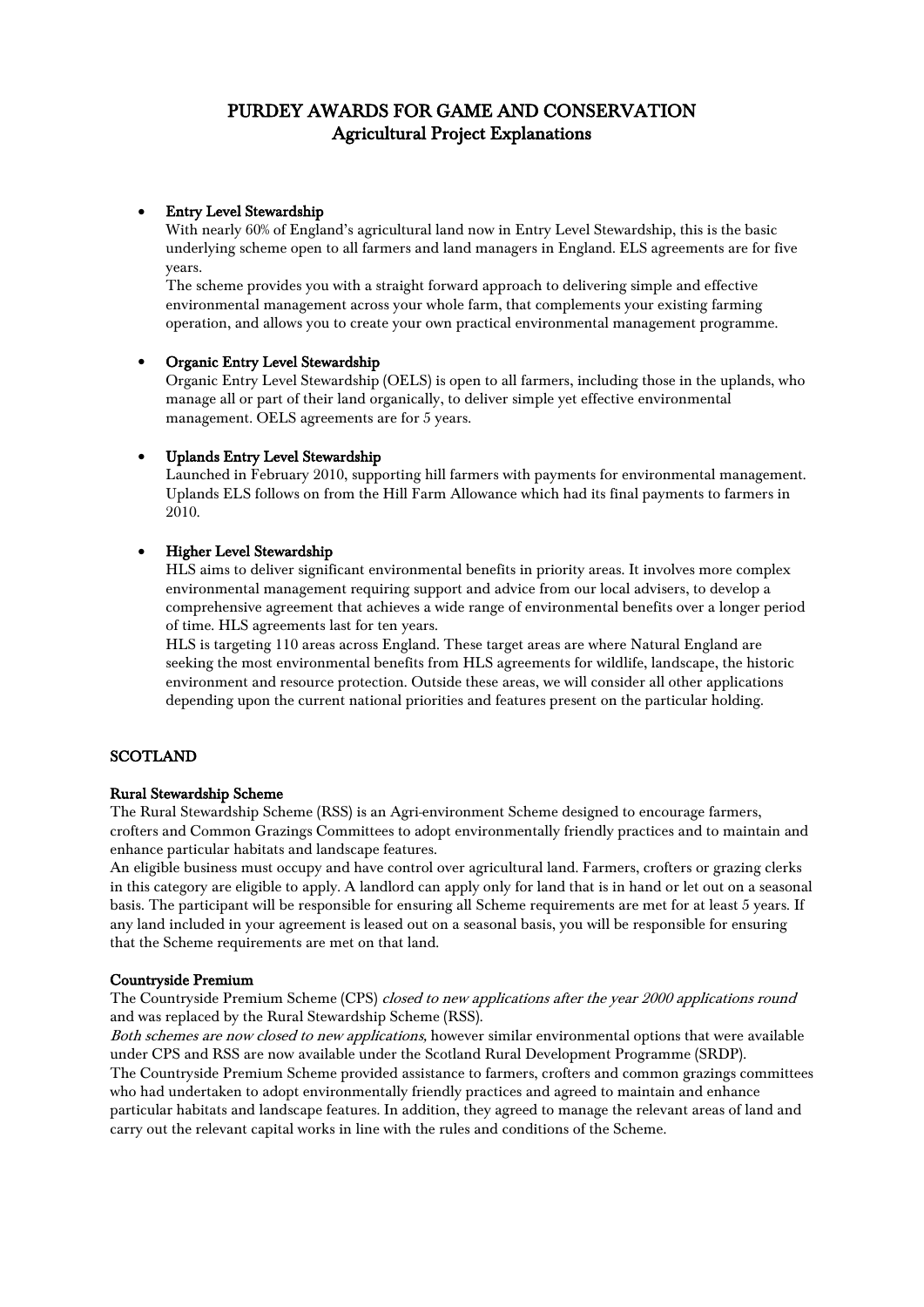### Scotland Rural Development Programme

The SRDP is a programme of economic, environmental and social measures, utilising some €680m of European Agricultural Fund for Rural Development funding plus Scottish Government match funding. The programme is designed to support rural Scotland from 2007 to 2013. Individuals and groups may seek funding to help deliver the Government's strategic objectives in rural Scotland. Further information and guidance can be found in the accompanying pages.

# WALES

# Tir Cymen

Tir Cymen was an environmental and preservation program in [Wales](http://en.wikipedia.org/wiki/Wales) to preserve representative examples of the Welsh landscape. It started in 1992 and new nominations were closed in 1998.

[Countryside Council for Wales](http://en.wikipedia.org/wiki/Countryside_Council_for_Wales) started the program in October 1992. [Meirionnydd,](http://en.wikipedia.org/wiki/Meirionnydd) [Dinefwr](http://en.wikipedia.org/wiki/Dinefwr) and [Swansea](http://en.wikipedia.org/wiki/Swansea) were chosen as representative examples of the wide variety of Welsh landscapes, habitats and farming systems. Four farms were examined in Dinefwr, [Carmarthenshire.](http://en.wikipedia.org/wiki/Carmarthenshire) 17 new archaeological sites were recorded in upland portions, adding to the 5 previously known. Tir Cymen led to a follow on program in Wales called [Tir Gofal.](http://en.wikipedia.org/w/index.php?title=Tir_Gofal&action=edit&redlink=1) 

# Tir Gofal

Tir Gofal is an Agri-environment scheme launched in the year 2000. It was designed to support the farming community in protecting the rich heritage of rural Wales. Agreements apply to the whole farm and initially last for ten years with a break clause after five years.

The scheme closed to new applicants in 2009 as a result of the announcement of Glastir. The majority of agreements will end on 31 December 2013.

Tir Gofal:

- Rewarded farmers for caring for the environmental, historical and cultural features on their land.
- Built on the experience of previous schemes, such as Environmentally Sensitive Areas, (ESAs) and Tir Cymen.
- Reflected the Welsh Government's priorities for sustainable farming, coupled with greater opportunities for public enjoyment of the countryside (through permissive access options).

# Glastir

Glastir is a 5 year whole farm sustainable land management scheme available to farmers and land managers across Wales. From 2012, Glastir will replace the existing agri-environment schemes within Wales, ensuring that future environmental challenges can be met.

Glastir pays for the delivery of specific environmental goods and services aimed at:

- combating climate change;
- improving water management; and,
- maintaining and enhancing biodiversity.

It is designed to deliver measurable outcomes at both a farm and landscape level in a cost effective way.